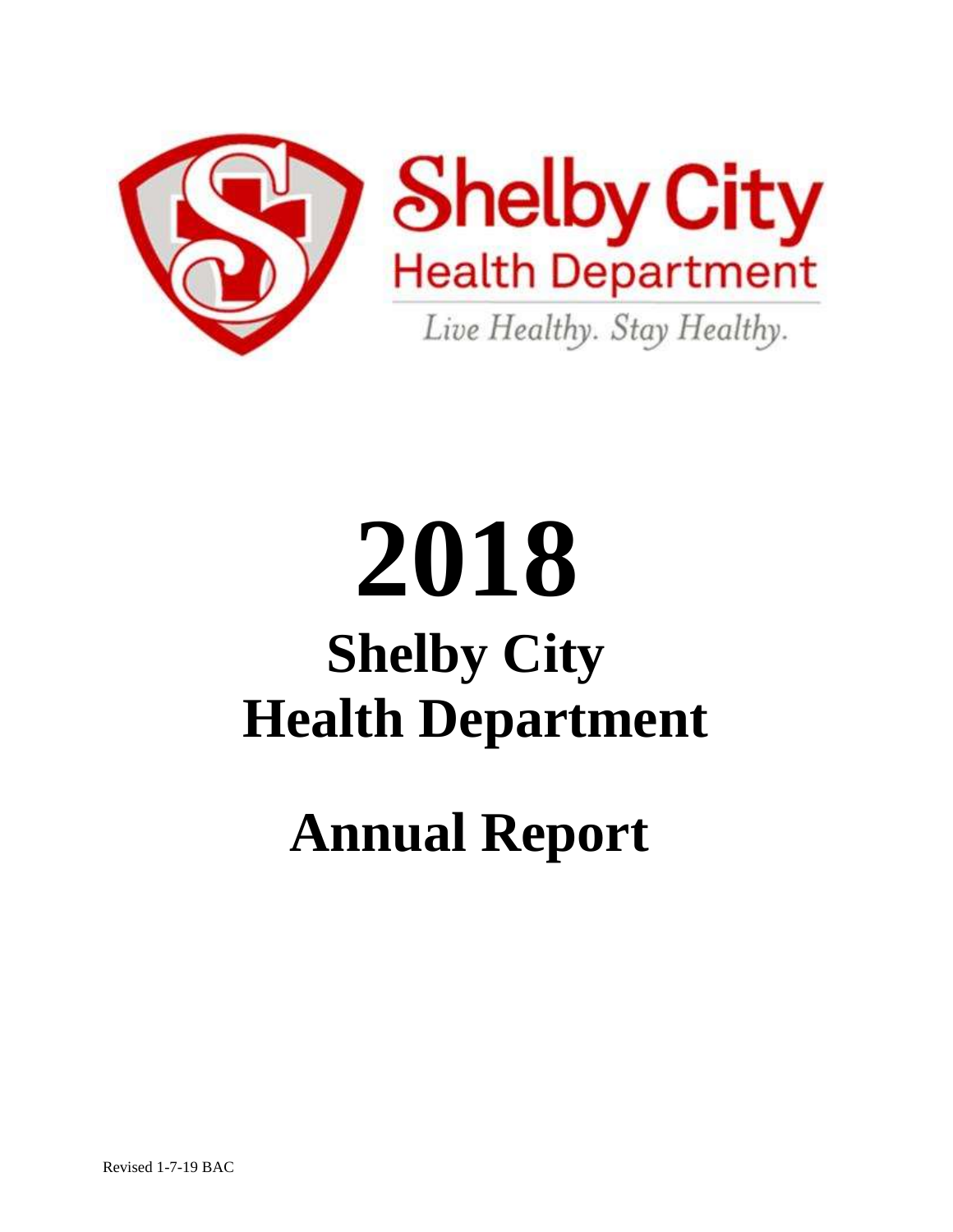

#### **A Message from the Health Commissioner**

Dear City of Shelby Residents,

It is my pleasure to share our health department's annual report for 2018. Thank you, community members, for supporting our health department. Our department and its dedicated employees continue to make strides to provide public health services to the jurisdiction that we serve. We have reached new milestones this past year by applying for and receiving over \$250,000 in State and Federal grants to maximize the use of local levy dollars for programs/services.

Environmental Health Director, Beth Ann Conrad, R.S. has continued to expand our visibility in the community and meet the demands of preparing for national public health accreditation. Our Environmental Health division continued to meet inspection deadlines in all mandated programs while also being surveyed by the Ohio Department of Health in our swimming pool program. Proudly, we were approved by the state department to continue providing this state mandated program to our community. The contracted services with Richland Public Health for immunization clinics were successful. Kim Barnes, LPN and a staff member of SCHD attended health fairs and special events to promote public health to our community. We vow to strengthen community and state partnerships to make public health a priority.

We were able to utilize social media: Facebook, Twitter, Nixel to keep the community engaged, educated and informed. We also used news media to promote health information, mosquito spraying schedules and community events. We will introduce a new website [www.shelbycityhealth.org,](http://www.shelbycityhealth.org/) to provide the community and residents, health department information, promote health education and other pertinent information. We will continue to promote hand washing, drug prevention, safe sex and vaccinations as the cheapest and most effective method to control communicable diseases. Our health department will accomplish even more in 2019 with new ideas and increased presence in the community and guidance from our Mayor – Mr. Steven Schag, Chair of the Board of Health.

I welcome your ideas and suggestions. Please feel free to contact our department to become more involved in public health.

Sincerely,

Ajay Chawla MD FACP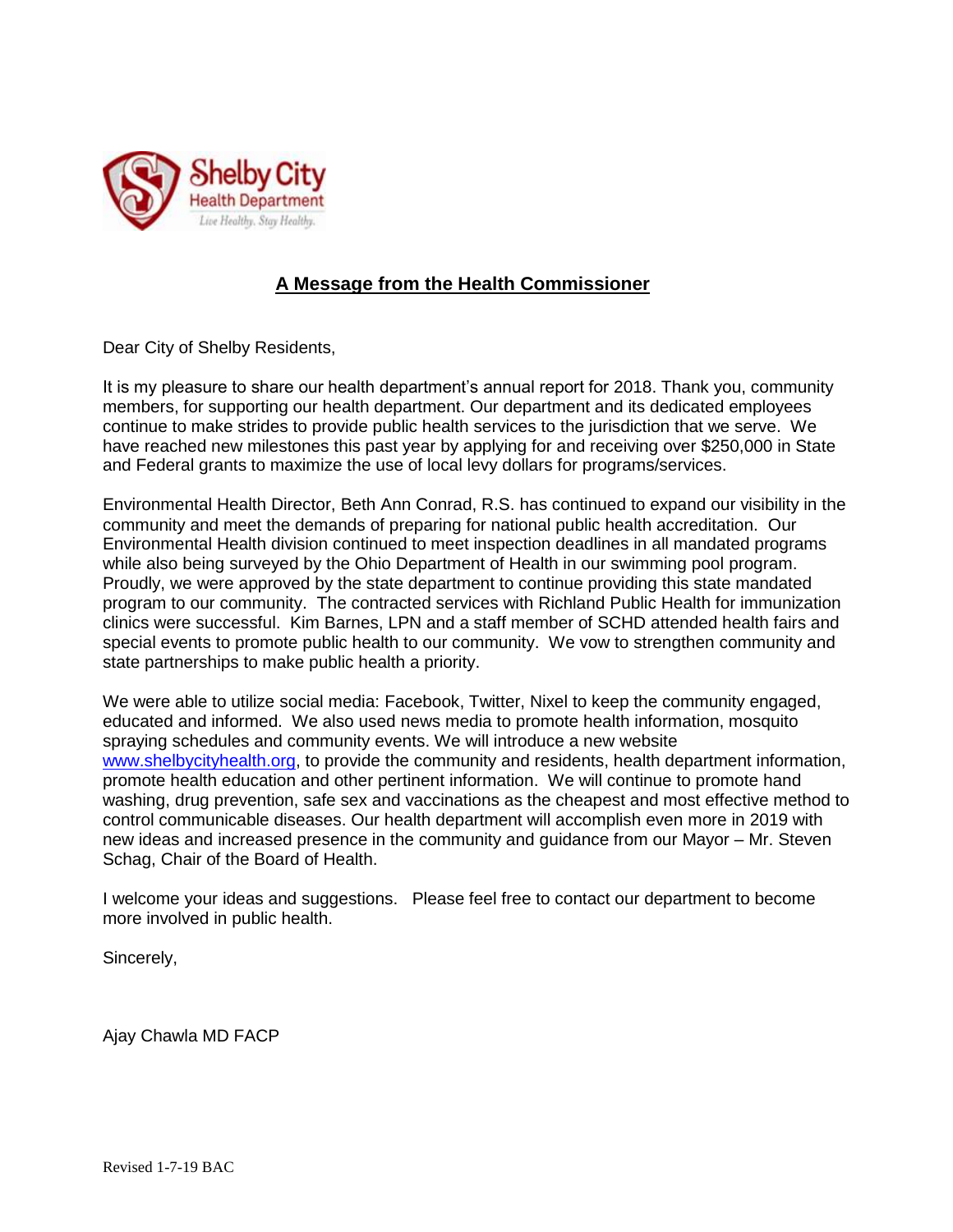

## **Shelby City Health Department Mission, Vision and Values**

#### **Mission**

To protect, promote and improve the health of our citizens through integrated State, County, & community efforts.

#### **Vision**

To be one of the Healthiest cities in the state of Ohio

#### **Values**

Promoting health by Innovation, Collaboration, Accountability, Responsiveness and **Excellence** 

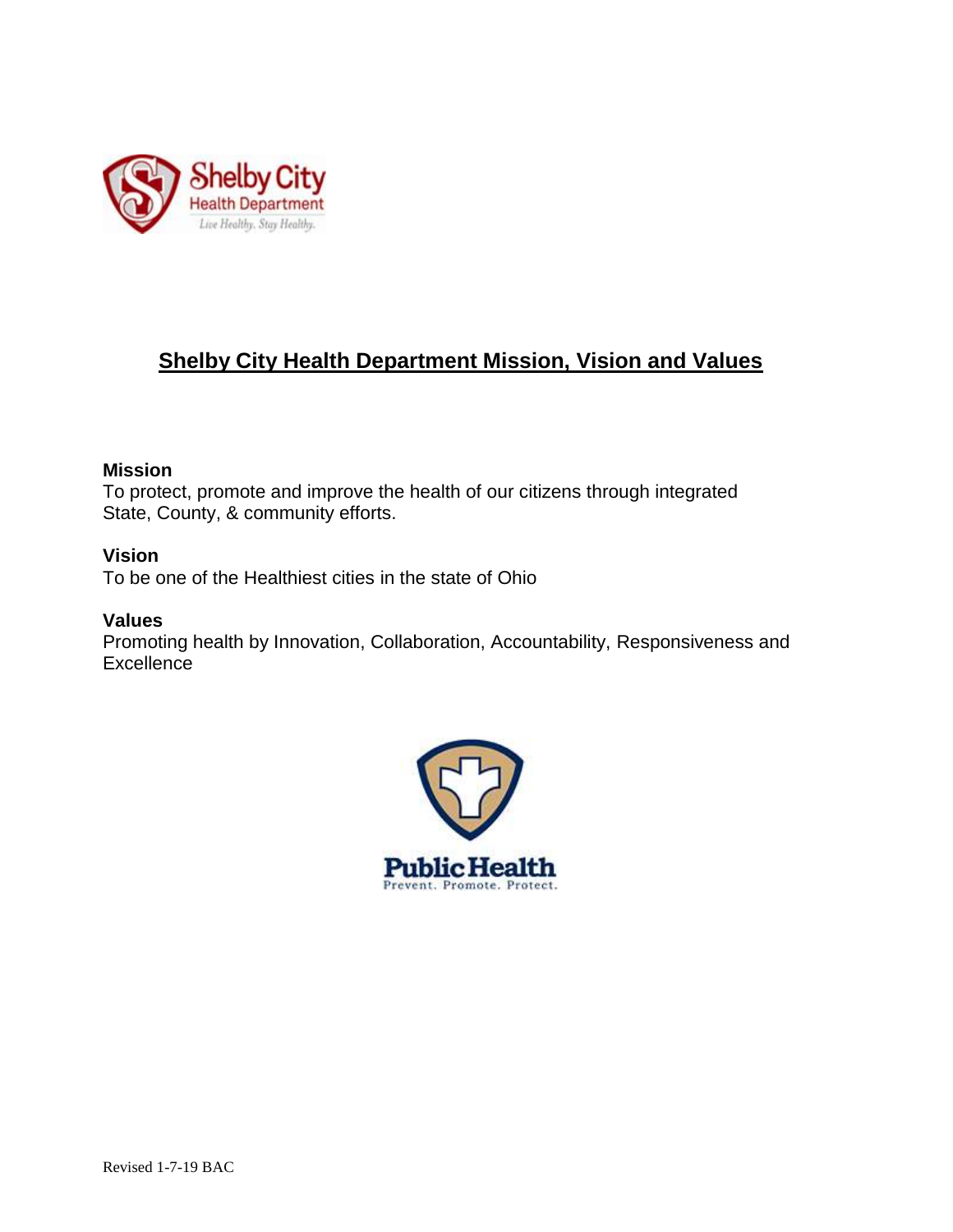

#### **Shelby City Health Department**

43 West Main Street Shelby, OH 44875 PH (419) 342-5226 FX (419) 342-3085 http://www.shelbycity.oh.gov

Steve Schag **All Steve Schag Against Steve Schag Ajay Chawla, MD FACP** Mayor Medical Director Board of Health **Health Health** Commissioner [steveschag@shelbycity.oh.gov](mailto:steveshag@shelbycity.oh.gov) [ajaychawla@shelbycity.oh.gov](mailto:ajaychawla@shelbycity.oh.gov)

Beth Ann Conrad, R.S. **Business** Director of Nursing Services bethconrad@shelbycity.oh.gov [Wendy.kerr@galionhealth.org](mailto:Wendy.kerr@galionhealth.org)

Kim Skiffington, **Andrea Barnes, R.S. (part time)** Andrea Barnes, R.S. (part time) LPN/Administrative Assistant **Registered Sanitarian** 

Director of Environmental Health Contracted: Galion City Heath Dept..

[kimskiffington@shelbycity.oh.gov](mailto:kimskiffington@shelbycity.oh.gov) andreabarnes@shelbycity.oh.gov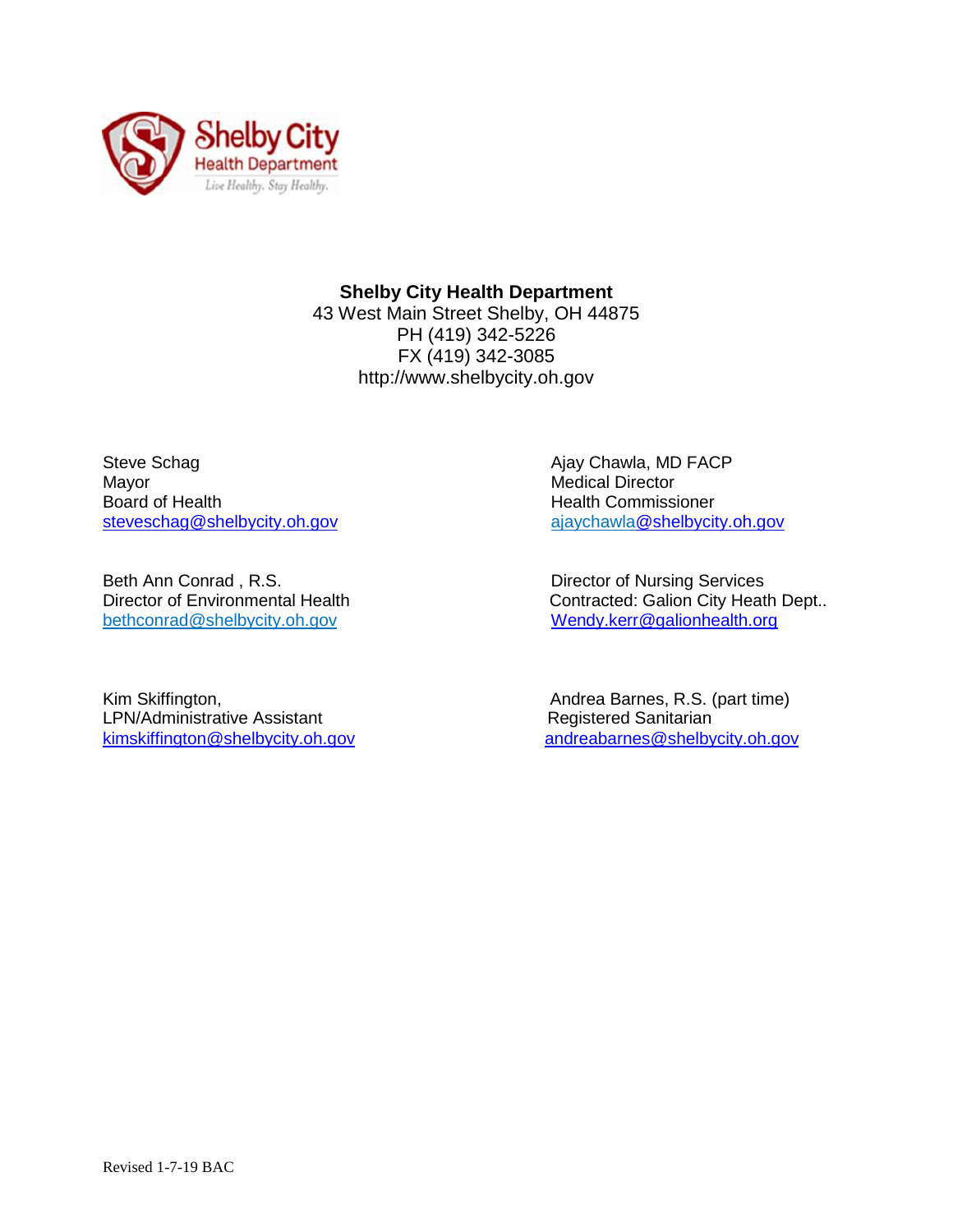

# **10 Essential Public Health Services**



The Essential Public Health Services describe the public health activities that should be undertaken in all communities. These essential services are defined by the National Public Health Performance Standards Program (NPHPSP) and include the following 10 services:

- 1. Monitor health status to identify and solve community health problems.
- 2. Diagnose and investigate health problems and health hazards in the community.
- 3. Inform, educate, and empower people about health issues.
- 4. Mobilize community partnerships and action to identify and solve health problems.
- 5. Develop policies and plans that support individual and community health efforts.
- 6. Enforce laws and regulations that protect health and ensure safety.
- 7. Link people to needed personal health services and assure the provision of health care when otherwise unavailable.
- 8. Assure competent public and personal health care workforce.
- 9. Evaluate effectiveness, accessibility, and quality of personal and population-based health services.
- 10. Research for new insights and innovative solutions to health problems.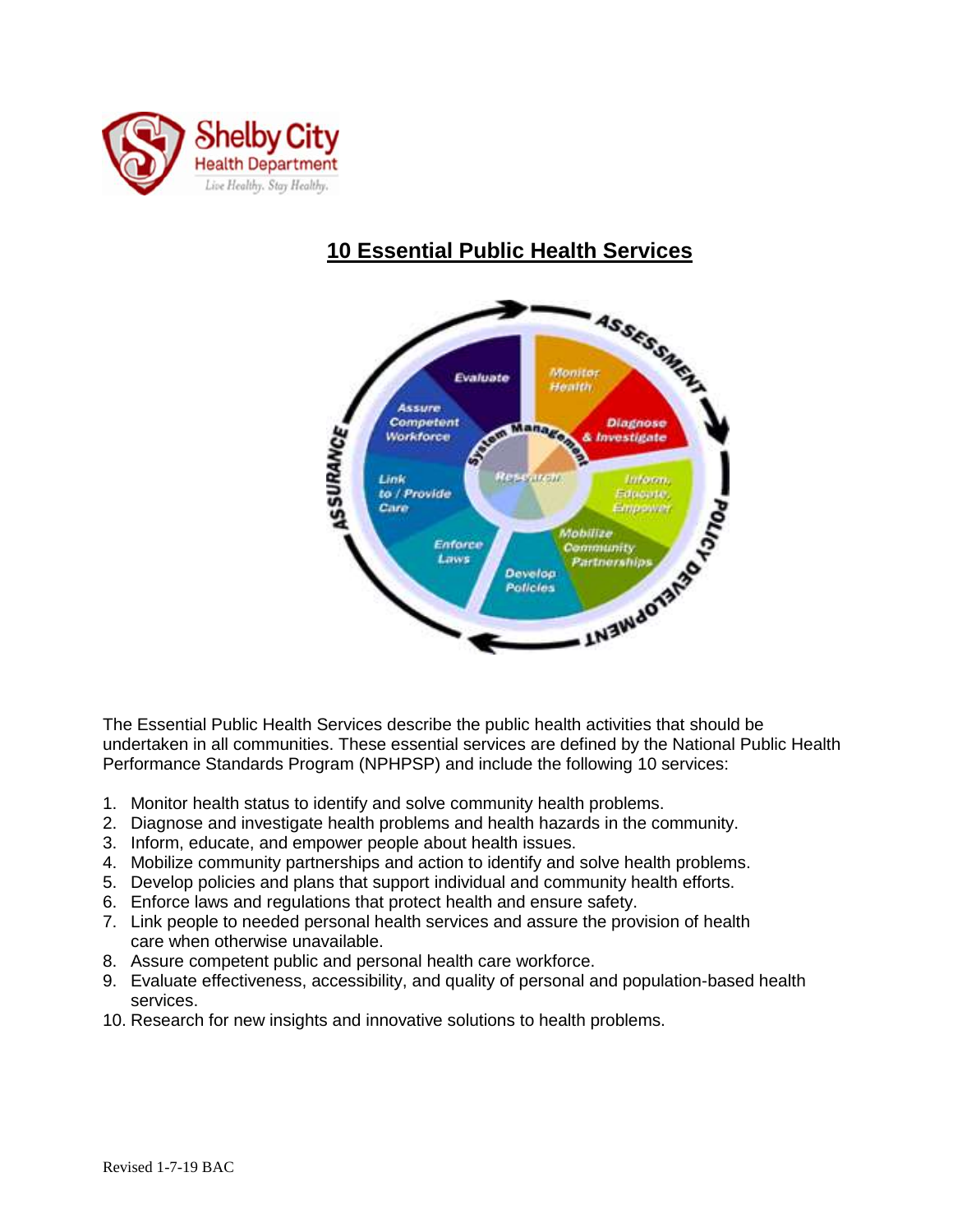

### **Departments & Services**

#### **Environmental Public Health**

The Environmental Public Health staff consists of a full time Registered Sanitarian/Environmental Health Director, Administrative Assistant and a part time Registered Sanitarian who provide inspections, education, and enforcement of environmental laws and rules. Specific environmental programs that are covered by the staff include Food Safety, Public Health Nuisance Abatement, Rabies Control, Body Art Businesses, Public Swimming Pools, Manufactured Home Park Inspections, School Environment Inspections, Smoke-Free Workplace, Household Sewage Treatment Systems, and Private Water Systems.

#### Food Safety

The food safety program continues to be the largest part of all the environmental programs. Food Service Operations and Retail Food Establishments continue to upgrade their equipment/ facilities and more importantly, their food safety practices and knowledge with encouragement from the health department.

A great way to prevent disease/illness can really be as simple as proper hand washing. We provide education on the importance of proper hand washing in our Level 2 food safety food classes required for our Risk Level 3 & 4 Food Service Operations & Retail Food Establishments. We certified 21 individuals in Serve Safe, which is a 16 hour course through the National Restaurant Association which our Sanitarians are certified as Proctors and Administrators through.



#### Ohio Department of Agriculture-Food Recalls

Shelby City Health Department informs the residents as needed about recalls and has active website to link food recalls to prevent food borne illnesses. Please visit <http://shelbycity.oh.gov/visitors/health/health-education-promotion>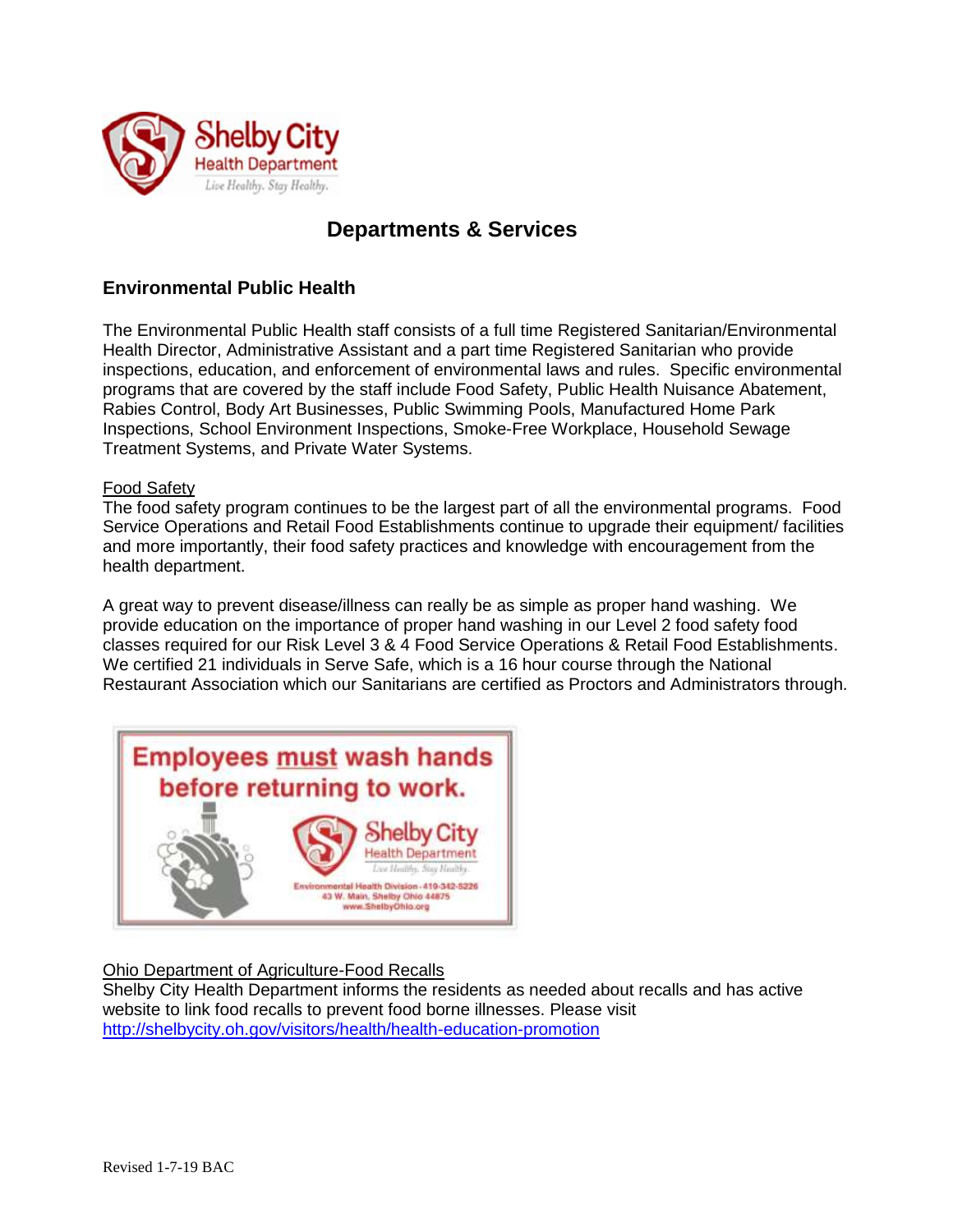

#### Public Health Nuisance Abatement

The Health Department received Seventy- six (76) public health nuisance complaints in 2018. This was a decrease from the past few years. A total of 4 investigations went to court. Site visits, and follow-up inspections were performed on all complaints.

Most of the complaints were solid waste/garbage issues that were either abated or dismissed through working with property owners, enforcing nuisance abatement regulations, and/or public education.



#### Rabies Control

There were 20 animal bites in 2018 which was a decrease from the previous year. There were 15 dog bites, 5 cat bites, and 0 bat bites. Following a reported animal bite, SCHD works with animal owners to ensure their pets are properly quarantined and vaccinated against rabies to prevent disease transmission. In 2017 in Ohio, 1 cat, 6 raccoons and 13 bats *did* test positive for rabies, Shelby City had Zero.



#### Body Art Businesses

There is one approved Tattoo and Body Art Business in Shelby for 2018.

#### Public Swimming Pools

15 inspections were made at the 3 licensed swimming pools in our city. In addition, the public swimming pool program was surveyed and approved by the Ohio Department of Health in 2018.

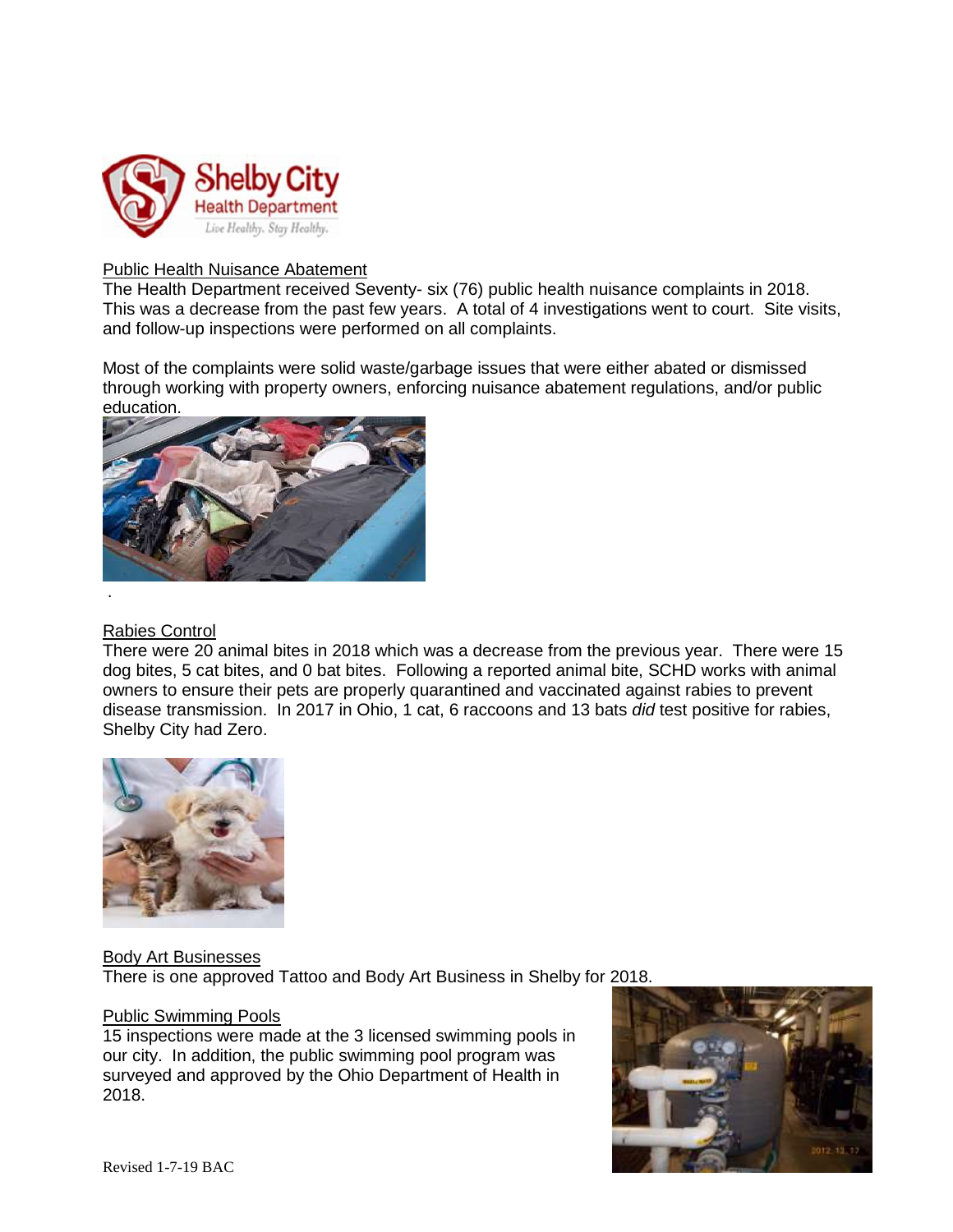

#### Manufactured Home Parks

Our department has a memorandum of understanding with the Ohio Department of Commerce to conduct inspections at the four (4) licensed manufactured home parks within the city of Shelby. Inspections are completed once per year by our department and reimbursed by State of Ohio. However, all violations that are observed and/or written in an inspection report may **ONLY** be enforced by the Ohio Department of Commerce .

#### School Environment



The school facilities continue to be inspected twice a year as required by Ohio law. Environmental recommendations and corrections are made as the school's budget allows for it. Ohio Department of Health continues to encourage all schools to implement programs within the school's administration to create sustainable school environmental health in Ohio.

#### Sewage Treatment Systems

New statewide household sewage treatment system rules went into effect January 1, 2015. The Environmental Public Health staff spent a lot of time planning for the implementation of the Operation and Maintenance program for the City of Shelby residents who have their own sewage treatment systems. In 2018, residents on West Main Street with household sewage treatment systems were issued temporary operational permits until the New Main Street Sewer Project is complete.

#### Private Water Systems

Our department received two water hauler registrations and performed two regulatory inspections of the trucks for safety and sanitation standards.

#### Mosquito Control

The Shelby City Health Department collaborates with the City of Shelby Street Department to provide mosquito control. With the help of the Ohio Department of Health and the CDC, we implement education, surveillance, and adult mosquito control when necessary. We contracted with a part time surveillance person for 2018 mosquito trapping. We had Zero Positive Mosquito's for West Nile Virus. A news article on WNV information was placed in the Globe.

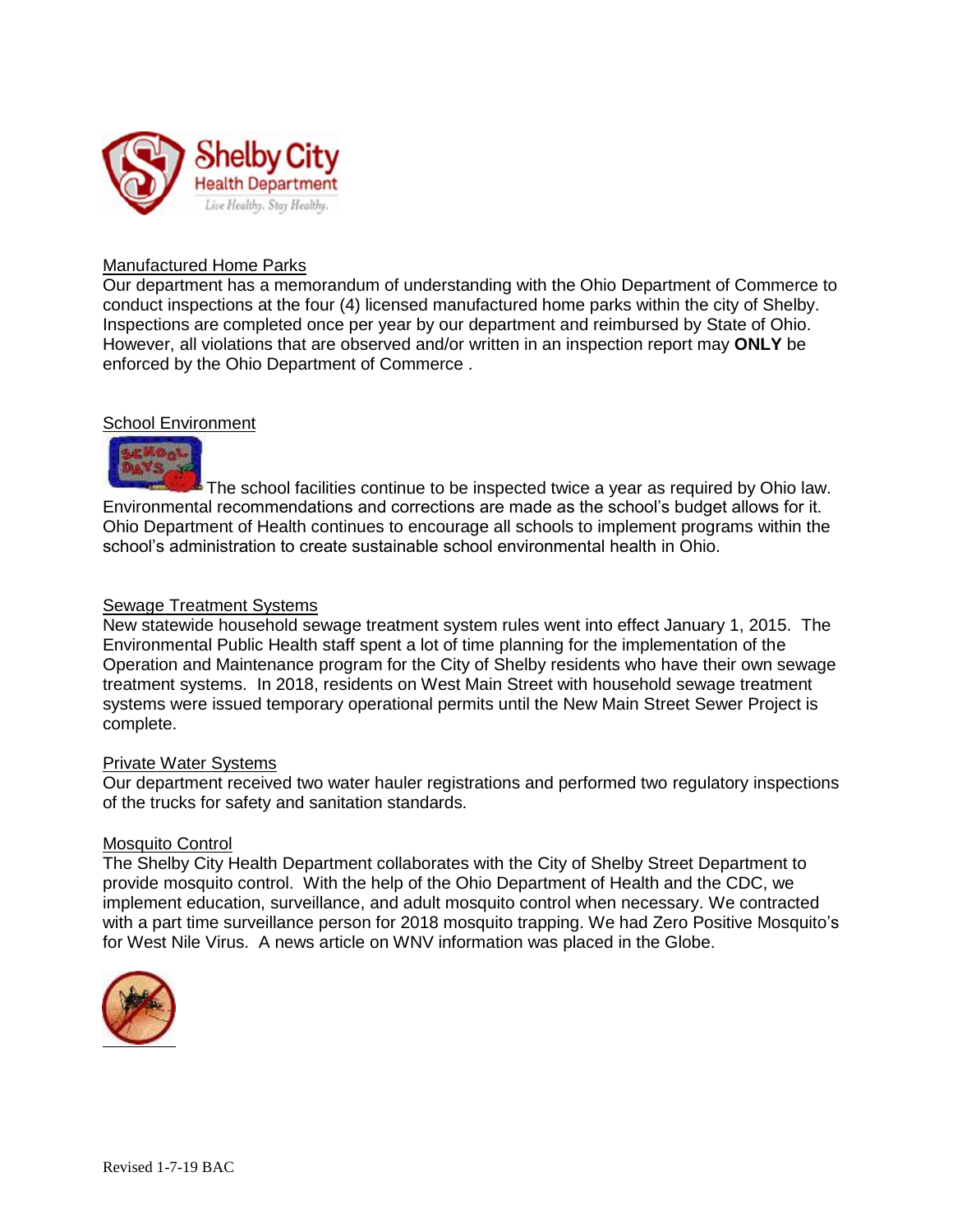

#### Smoke-Free Workplace Law

Our department continues to investigate complaints called into the Ohio Smoke-Free Workplace complaint line, 1-866-559-6446. In 2016, we investigated 3 complaints. The law states a proprietor must take reasonable steps to prohibit smoking including, but not limited to, asking people to quit smoking when people are smoking in an establishment.



#### **Health Promotion/Education**

Health Promotion and Education is an informational link to the community and the media. Services include programs on risk reduction and healthy lifestyles, health screenings for public and private employees, resource materials on public health topics. We provided education on Health Homes at a program through the Marvin Memorial Library. We provided 103 Carbon Monoxide detectors to residents of Shelby through our Health Homes Grant with 47 given at Bicycle Days.



#### Chronic disease management

Our department regularly posts health articles about healthy eating, exercise, and tobacco cessation to remind our valued community that all of those items will make a difference in managing obesity, diabetes, heart disease, and cancer. Through continuous quality improvement, we will strive to improve chronic disease management outreach and collaboration with the community through our website, programs, social media and our local newspaper. SCHD has hosted some Healthy Walking opportunities from the Library to West Park and the new fire station

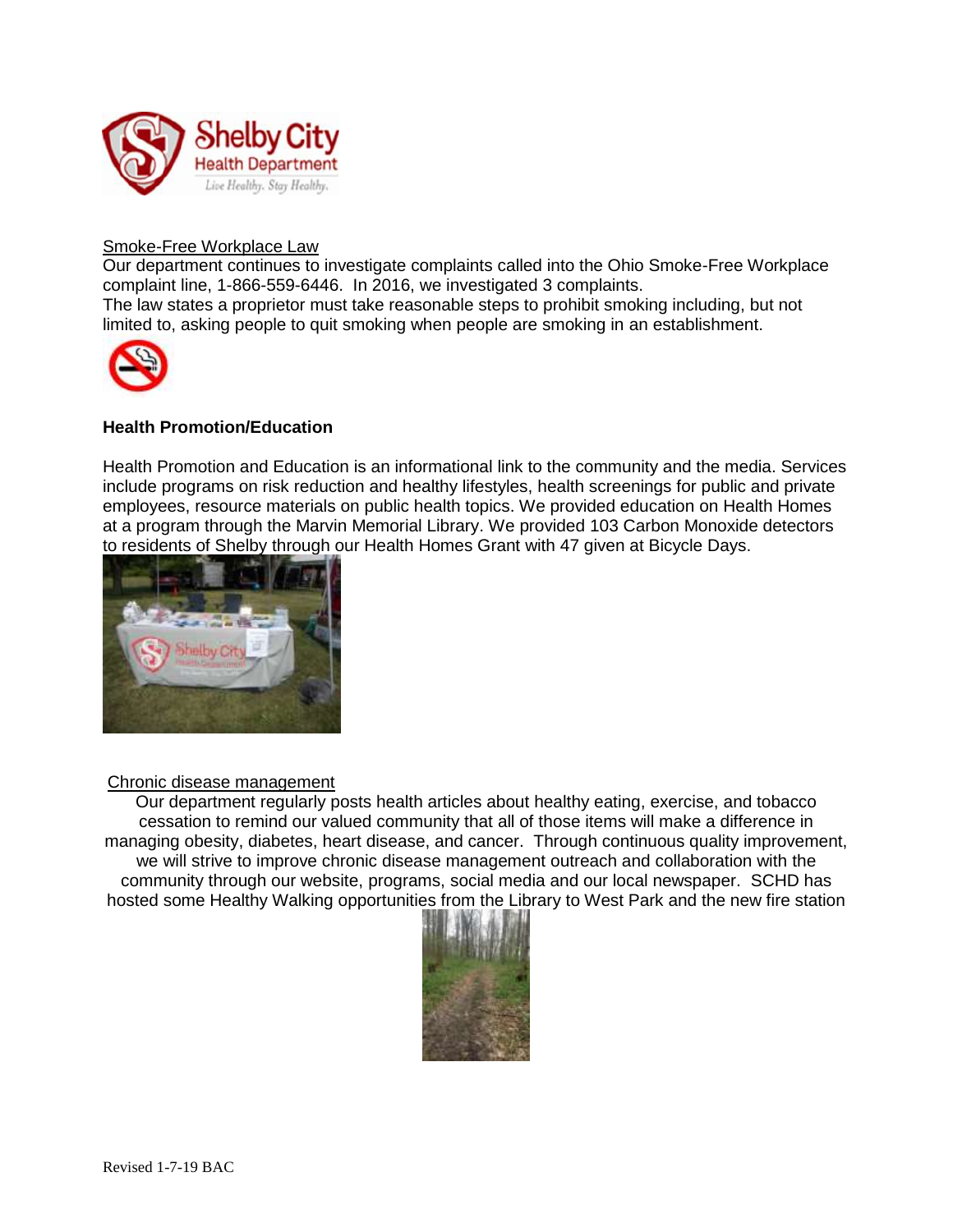

#### Tobacco programs

The Ohio Tobacco Quit Line is now housed at the Ohio Department of Health and continues to provide assistance to smokers who want to kick the tobacco habit. Tobacco counselors are available to help from 9 a.m. to 11 p.m. Monday-Friday and from 10 a.m. to 6:30 p.m. Saturdays and Sundays. Soon-to-be-former smokers can also leave a message 24 hours a day and request a time for a call back that is convenient for them.

Service is available in 150 languages and TTY service is available for the deaf and hard of hearing at 1-888-229-2182. Smokers who want to quit are much more successful when they take advantage of services such as the Ohio Tobacco Quit Line. Indeed, only 5 percent of those who try to quit smoking cold turkey are successful, compared to 22 percent who use the quit line.



#### **Public Health Nursing**

The Shelby City Health Department contracted with Richland Public Health in 2018 to provide public health nursing vaccination services and for epidemiology provisions in Shelby.

Millions of people have benefited from vaccines for more than two centuries. The history of vaccines and immunization began in the 1790's with the creation of the world's first vaccine for smallpox. Public health professionals and the World Health Organization (WHO) rank immunization in the top ten health achievements of the past century. Vaccines protect infants, children, and adults from the harm and premature death caused by a number of communicable diseases. Vaccinating is the single most effective communicable disease prevention strategy.

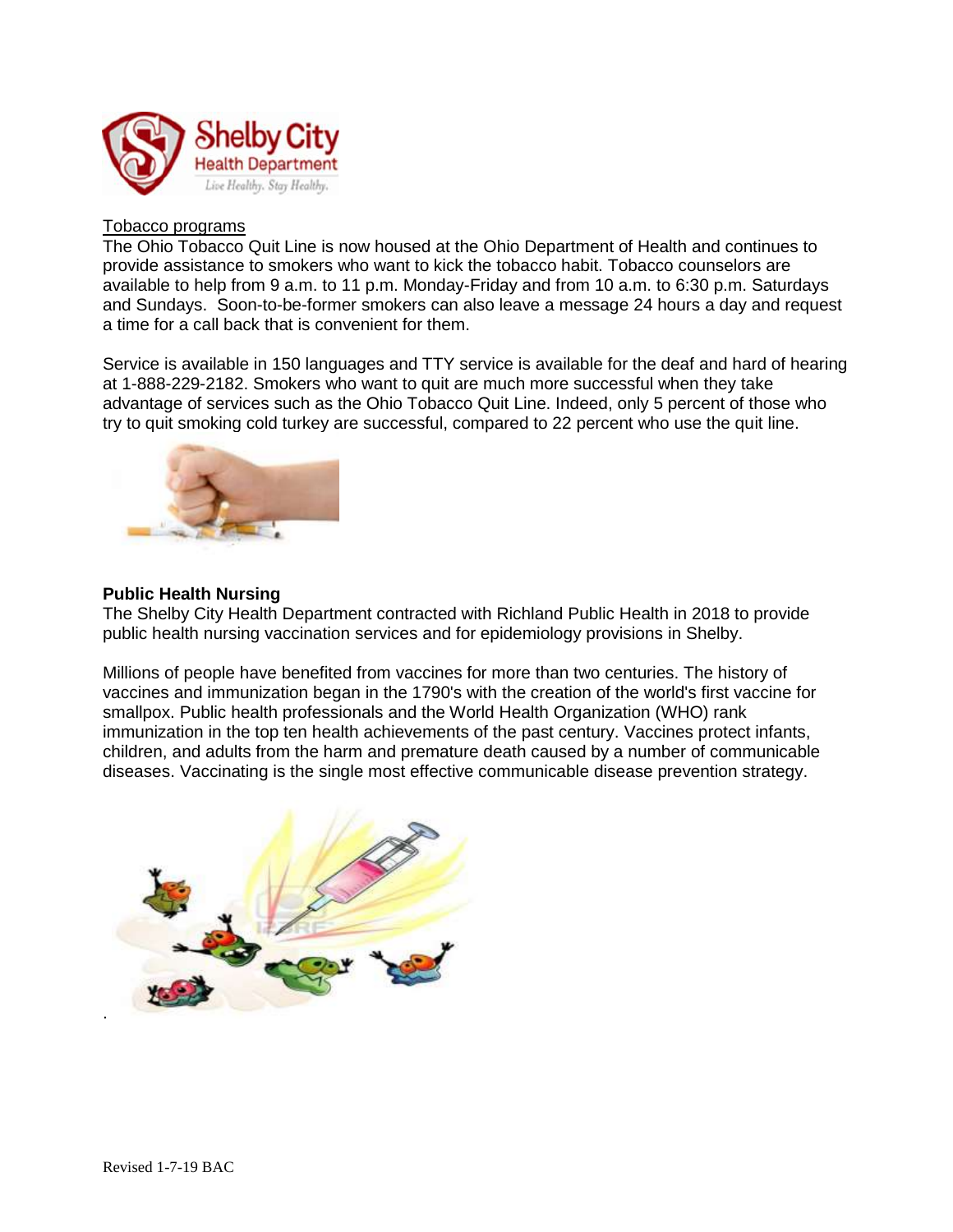

The goal of the vaccination program is to eliminate vaccine preventable illnesses through Immunizations. In 2018, over 800 vaccinations were given at Shelby City Health Department.

It is also important for adults to receive recommended doses of vaccine throughout their adult life. The Shelby City Health Department contracted with Richland Public Health to offer a variety of immunizations to adults and children. Visit the City and Health department websites for 2019 vaccination clinic schedules.

Blood Pressure: The Marvin Memorial Library has blood pressure cuffs that they offer for members to check out, the Shelby Community and Senior Center offers monthly blood pressure checks.

#### Communicable Disease Control

Shelby City Health Department contracts with Galion City Public Health for communicable disease surveillance. We work closely with Galion City and the Ohio Disease Reporting System to identify, assess, and control the presence and/or spread of communicable disease by education of the individuals in the city of Shelby. Reports are submitted by laboratories, hospitals, physicians and other health care providers. When a communicable disease is reported in an individual, group, or cluster, the Shelby City Health Department conducts a case and outbreak investigation within strict timelines and the education needed for each case or outbreak.

The Shelby City Health Department reported an increase of individual cases of reportable communicable disease to Ohio Department of health. Hepatitis C cases continue to rise not only in Shelby, but also across the nation. The main causative factor is mandated testing of individuals the increase in intravenous drug usage and sharing of drug paraphernalia. The health department had reported cases of influenza A & B as well.

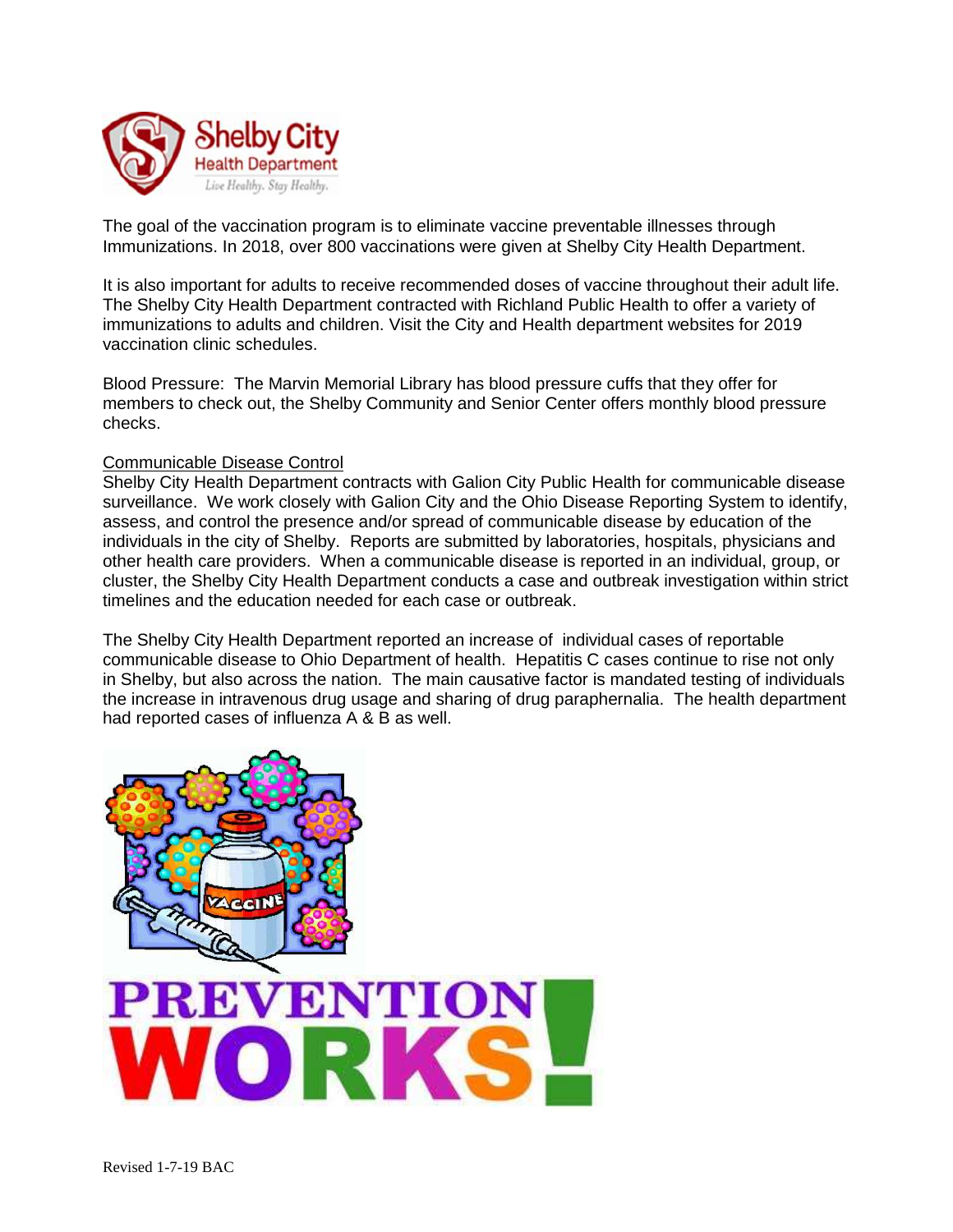

#### **Public Health Preparedness**

.

The Shelby City Health Department is a sub-grantee with RPH in the Public Health Emergency Preparedness (PHEP) Grant. The Northeast Central Ohio (NECO) coordinator serves as the planning and training liaison between the health department and other county emergency response agencies. The coordinator assists the health department in preparing for the possible effects of a manmade or naturally occurring disaster, such as hurricanes, influenza pandemics, and bio-terrorism events through training and exercises.



The coordinator regularly conducts training exercises to test the viability of the health department's plans and ability to protect the public health.

#### **Vital Statistics**

The Vital Statistics division of the Shelby City Health Department may issue certificates of any birth that occurred anywhere in the State of Ohio.

Death Certificates are available from 1908. City of Shelby death records before those dates are kept at the Richland County Probate Courthouse in Mansfield, OH.

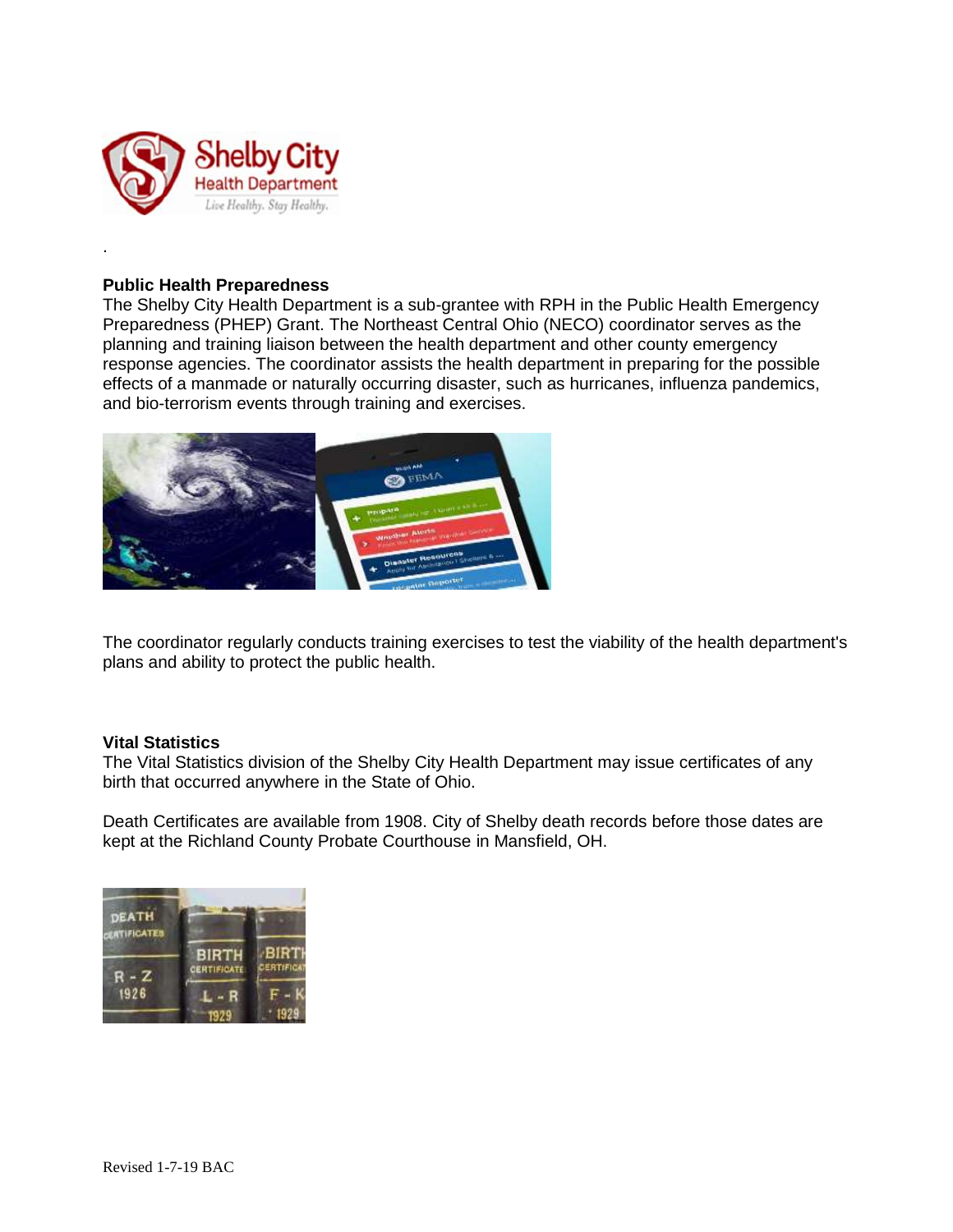

Deaths Certificates must be obtained at the Shelby City Health Department if the death occurred within the city limits of Shelby. All original Ohio birth and death certificates are permanently placed on file at the Ohio Department of health in Columbus. Their web site is [www.odh.ohio.gov/vs.](http://www.odh.ohio.gov/vs)

There were **133 deaths and 155 births for 2018** reported by the Shelby City Health Department. Certified copies of certificates are available at Shelby City Health Department in city hall.

Another service provided by the Vital Statistics division is acknowledgement of paternity affidavits. The completion of paternity affidavits is voluntary and acknowledges that a parent and child relationship exists. The affidavit places responsibility for support of the child on the parent. The Vital Statistics Department also issues burial-transit permits to area funeral directors.

#### **Budget and Finance**

The 2018 Shelby City Health Department annual budget was approximately \$375,000. The health department receives financial resources from two health levies generating about \$219,000. Shelby City Health Department balances its budget by fees collected from all the state mandated licensed facilities, Birth/ Death certificate fees and miscellaneous fees.

Other sources of income are Vital Statistics fees, State and Federal Grants and Environmental contractual and licensing fees. The health department revenues support the delivery of the various services and programs including, community health, environmental health, immunizations, administration, vital statistics, public health nursing services for communicable disease and public health preparedness.

#### **Technology**

The Shelby City Health Department incorporates modern technology systems to administer most of its programs. Most of our records are kept electronically for less waste & easy retrieval. It is our goal to continue to move toward more electronic filing in the future.



The Environmental Health division uses HealthSpace for intake of all complaints, animal bite reports, food safety inspections and swimming pool inspections. The Ohio Department of Health awarded HealthSpace, USA a contract for the Environmental Health Data System Integration project for Ohio. ODH purchased 500 user licenses and offered them to LHD's. It is an integrated system that handles all data, and the records/documents are viewed in a logical treed structure. It